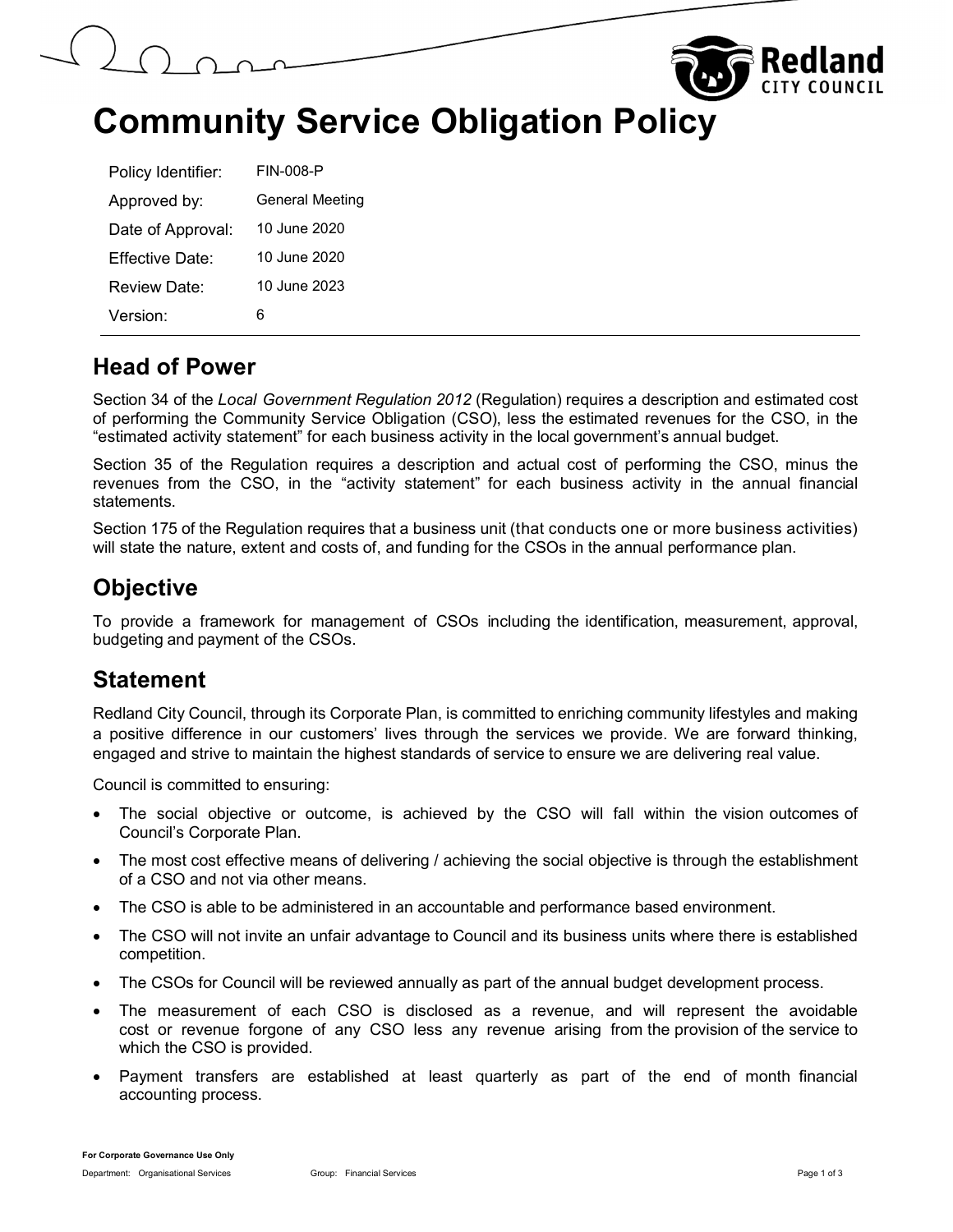

# Community Service Obligation Policy

# **Definitions**

| <b>Term</b>                   | <b>Definition</b>                                                                                                                                                                                                                                                                                                              |
|-------------------------------|--------------------------------------------------------------------------------------------------------------------------------------------------------------------------------------------------------------------------------------------------------------------------------------------------------------------------------|
| <b>Community Service</b>      | Defined in section 24 of the Regulation as "an obligation the local government                                                                                                                                                                                                                                                 |
| Obligation                    | imposes on a business entity to do something that is not in the commercial                                                                                                                                                                                                                                                     |
|                               | interest of the business entity to do."                                                                                                                                                                                                                                                                                        |
| Business Activity (of a local | Trading in goods and services by the local government.                                                                                                                                                                                                                                                                         |
| government)                   |                                                                                                                                                                                                                                                                                                                                |
| Estimated activity            | A document that states, for the business activity:                                                                                                                                                                                                                                                                             |
| statement                     | The estimated revenue that is payable to:                                                                                                                                                                                                                                                                                      |
|                               | The local government; or<br>(i)                                                                                                                                                                                                                                                                                                |
|                               | (ii)<br>Anyone else.                                                                                                                                                                                                                                                                                                           |
|                               | the estimated expenses, including all items taken into account under the pricing<br>$\bullet$<br>provisions (other than return on capital);                                                                                                                                                                                    |
|                               | the estimated surplus or deficit for the financial year; and<br>$\bullet$                                                                                                                                                                                                                                                      |
|                               | if community service obligations are to be carried out during the business<br>$\bullet$<br>activity-(i) a description of the nature of the community service obligations; and<br>(ii) the estimated cost of performing the community service obligations, less the<br>estimated revenue for the community service obligations. |
| Annual Performance Plan       | A document stating the following for the financial year:                                                                                                                                                                                                                                                                       |
| (for a commercial business    | the unit's objectives;<br>$\bullet$                                                                                                                                                                                                                                                                                            |
| unit)                         | the nature and extent of the significant business activity the unit is to conduct;<br>$\bullet$<br>the unit's financial and non-financial performance targets;<br>$\bullet$                                                                                                                                                    |
|                               | the nature and extent of the community service obligations the unit must perform;<br>$\bullet$                                                                                                                                                                                                                                 |
|                               | the cost of, and funding for, the community service obligations;<br>$\bullet$                                                                                                                                                                                                                                                  |
|                               | the unit's notional capital structure, and treatment of surpluses;<br>$\bullet$                                                                                                                                                                                                                                                |
|                               | the unit's proposed major investments;<br>$\bullet$                                                                                                                                                                                                                                                                            |
|                               | the unit's outstanding and proposed borrowings;<br>$\bullet$                                                                                                                                                                                                                                                                   |
|                               | the unit's policy on the level and quality of service customers can expect;<br>$\bullet$                                                                                                                                                                                                                                       |
|                               | the delegations necessary to allow the unit to exercise autonomy in its<br>$\bullet$<br>commercial activities; and                                                                                                                                                                                                             |
|                               | the type of information that the unit's reports to the local government must<br>$\bullet$<br>contain.                                                                                                                                                                                                                          |

## Associated Documents

Revenue Policy (A209892) Application of Wastewater Charges Policy (A196631) Application of Water Charges Policy (A347531) Disposal of Waste at Council Waste Transfer Stations Guideline (A4186917) Trade Waste Policy (A196559)

## Document Control

Only Council can approve amendments to this document by resolution of a Council Meeting, with the exception of administrative amendments which can be approved by the relevant ELT member. Refer to Policy Instrument Development Manual for an explanation on administrative amendments (A4063988).

Any requests to change the content of this document must be forwarded to relevant Service Manager(s).

Approved documents must be submitted to the Corporate Meetings and Registers Team for registration.